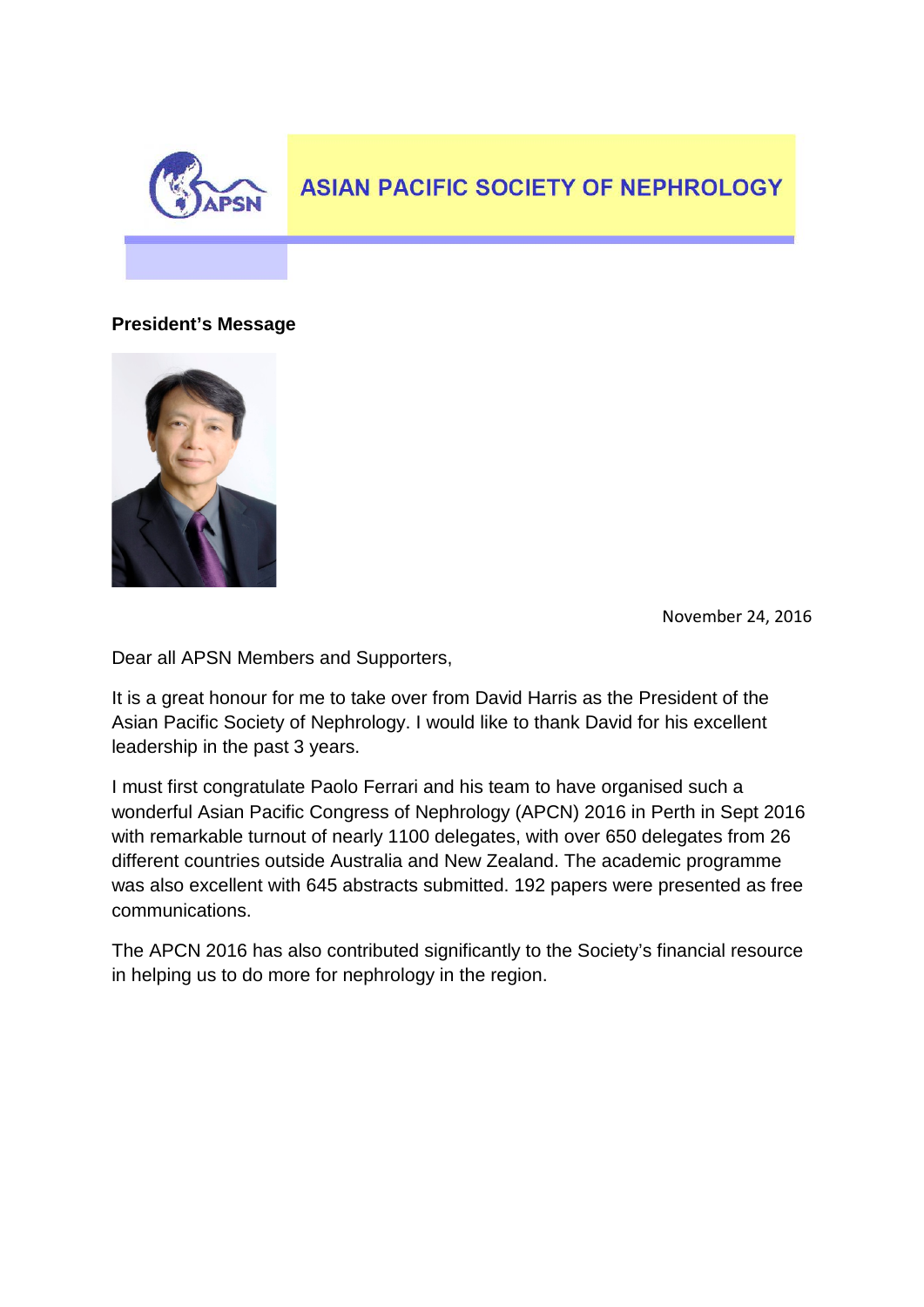

[In the Closing Ceremony of APCN 2016 Perth Congress:

- L-1: Xueqing Yu, Guangzhou, Congress Chair, APCN 2018, Beijing
- L-2: Philip Li, Hong Kong, President, APSN
- L-3: Paolo Ferrari, Sydney, Congress Chair, APCN 2016 Perth
- L-4: David Harris, Sydney, Immediate Past President, APSN
- L-5: Masaomi Nangaku, Tokyo, Scientific Chair, APCN, 2016
- L-6: Sydney Tang, Hong Kong, Scientific Co-Chair, APCN, 2016]

We have our Executive and Council Meeting as well as the General Assembly in Perth and have discussed about the future directions of APSN.



[In the APSN Executive and Council Meeting held during the Perth Congress, 18<sup>th</sup> Sept 2016]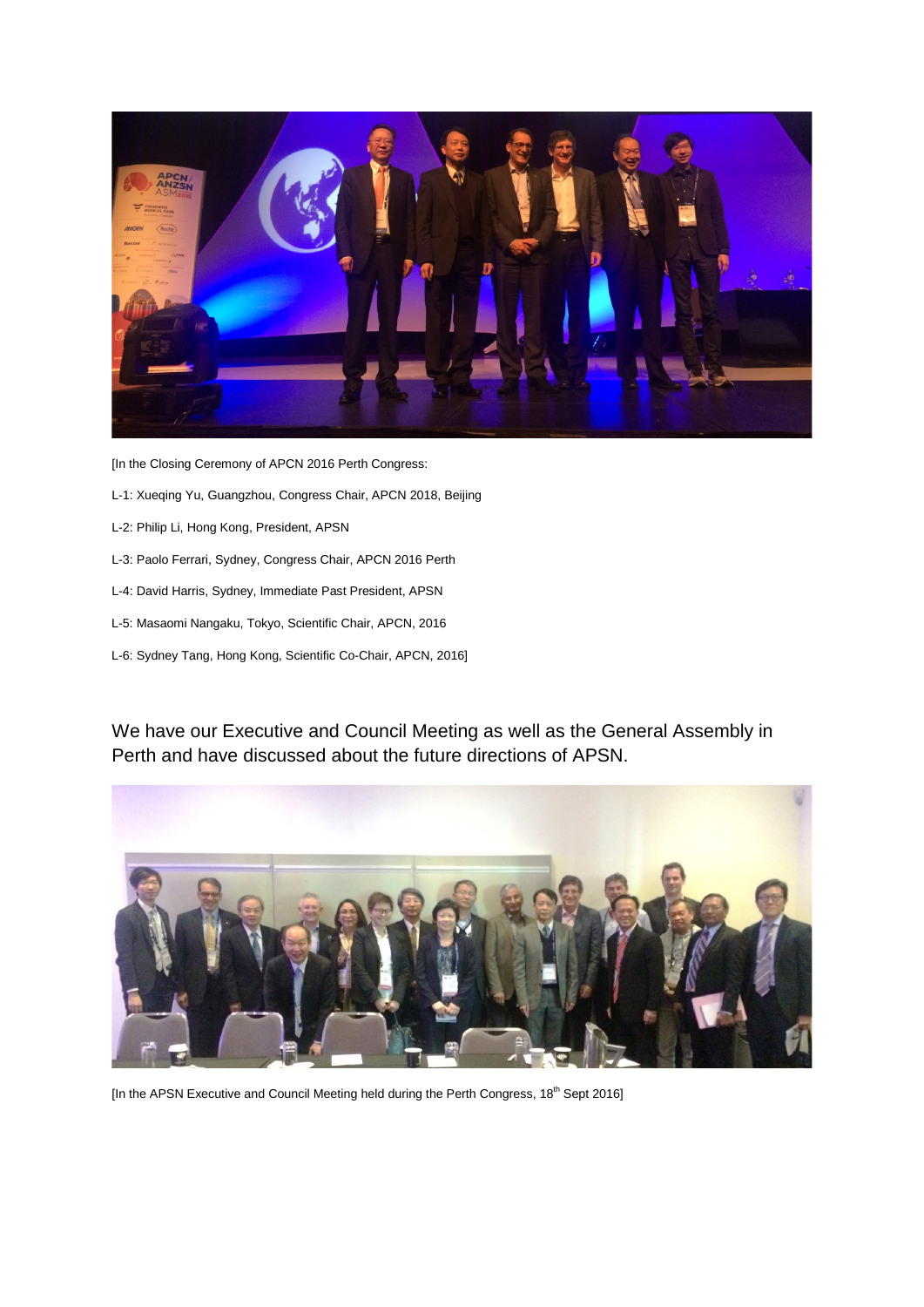The Asian Pacific Society of Nephrology aims to promote and encourage the advancement of scientific knowledge and research in all aspects of nephrology, and to promote the exchange and dissemination of this knowledge in the Asian Pacific region.

We have been doing this through:

- CME meetings
- Fellowships
- Partnership with ISN
- Website
- Asian Pacific Congress of Nephrology
- *Nephrology* (Journal of APSN)
- Asian Forum for CKD Initiatives (AFCKDI)

My own vision for new Initiatives for APSN

- Enhance Support for Developing Countries in AP region
- Asian Pacific CKD programmes
- Asian Pacific Clinical Practice Recommendations
- Membership : Development and promotion of individual membership
- Enhancement of APSN image to the region
- Development of APSN Secretariat Office
- Enhancement of Research in the region
- Partnership with other academic organizations
- Advocacy of Nephrology in the region

In November 18, 2016, we have held our Executive Committee and Council Meeting in Chicago.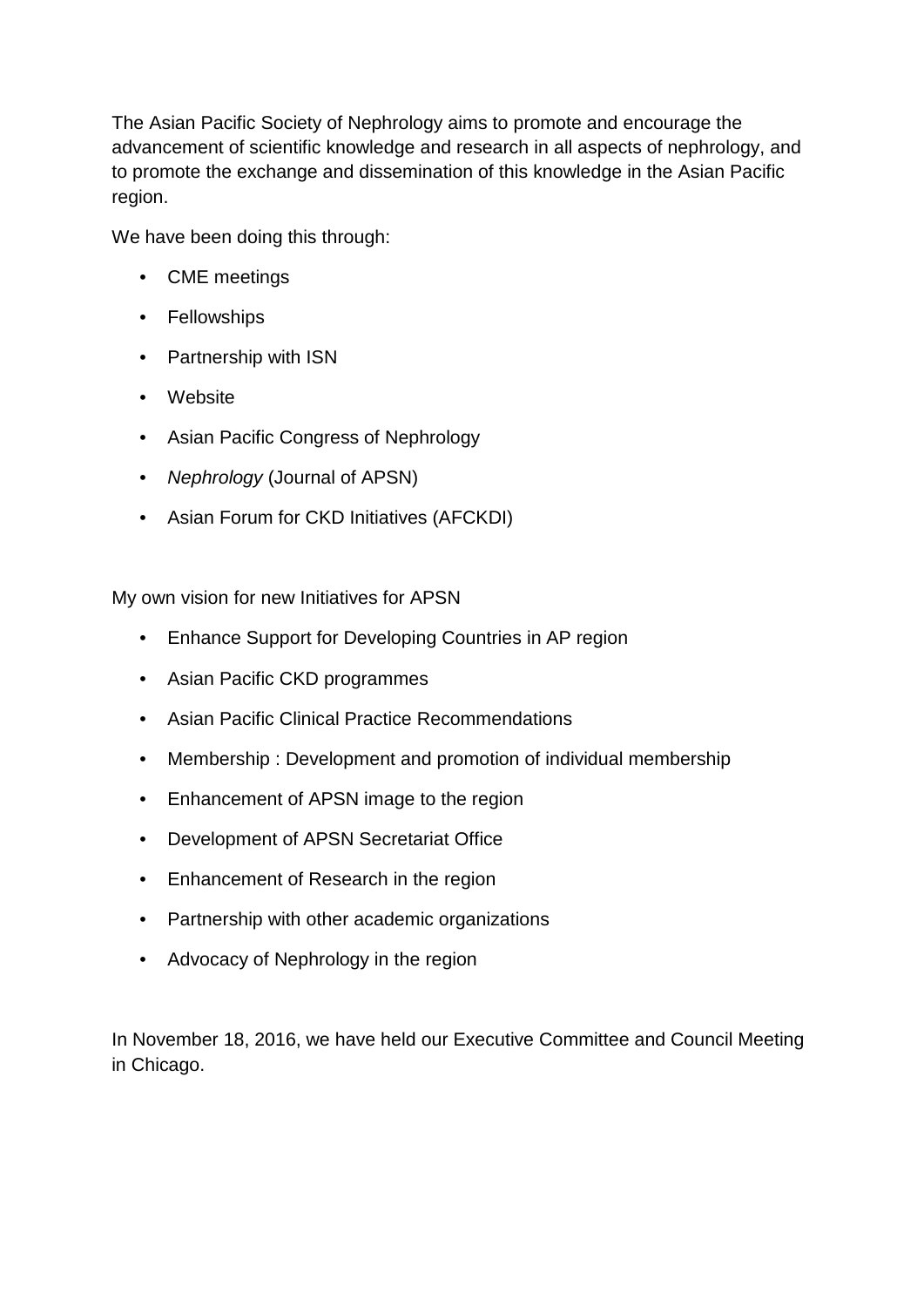

[In the APSN Executive and Council Meeting held on 18th Nov 2016 in Chicago- L-R: TM Chan, CW Yang, SA Rama, HC Chen, MH Zhao, M Nangaku, XQ Yu, P Ferrari, P Li, D Harris, R Walker, N Kashihara, HC Park, S Tang, CC Szeto, SK Mak, P Kerr]

On November 20, 2016, the Executive Committee had held an APSN Strategic Planning Workshop in Chicago to discuss on the financial sustainability of APSN, Development and promotion of individual membership, Asian Pacific CKD programmes, Asian Pacific Clinical Practice Recommendations, Asian Pacific Congress of Nephrology, Enhancement of APSN image to the region, Enhance Support for Developing Countries in AP region. It was a very fruitful discussion and set the scene for APSN to develop further in the next 3 years and beyond.

With that as background. I will share with you my vision and goals during my tenure are:

#### **Membership Engagement**

At the moment, APSN works with the national Societies of the region as our Sponsoring Societies and Affiliated Societies. We will continue to have these Sponsoring Societies and Affiliated Societies supporting us. At the same time the capturing of individual members will allow the benefit of much better communication between APSN and the individual nephrologist and thus make it easier for our promulgation of APSN programmes and messages to engage our nephrologists in the region. We will work closely with the Sponsoring Societies and the Affiliated Societies a model so that their members can register to our APSN Members' sites to have online access to Nephrology as well as other CME materials. The members will continue to enjoy the reduced registration fees for APSN meetings.

### **Nephrology**

Our official Journal *Nephrology* is one of the most important assets of the Society which helps to promote the education and knowledge of nephrology and for a communication channel across the Asian Pacific region and the world. Peter Kerr (Australia), our Editor-in-Chief, together with the whole Editorial Board will continue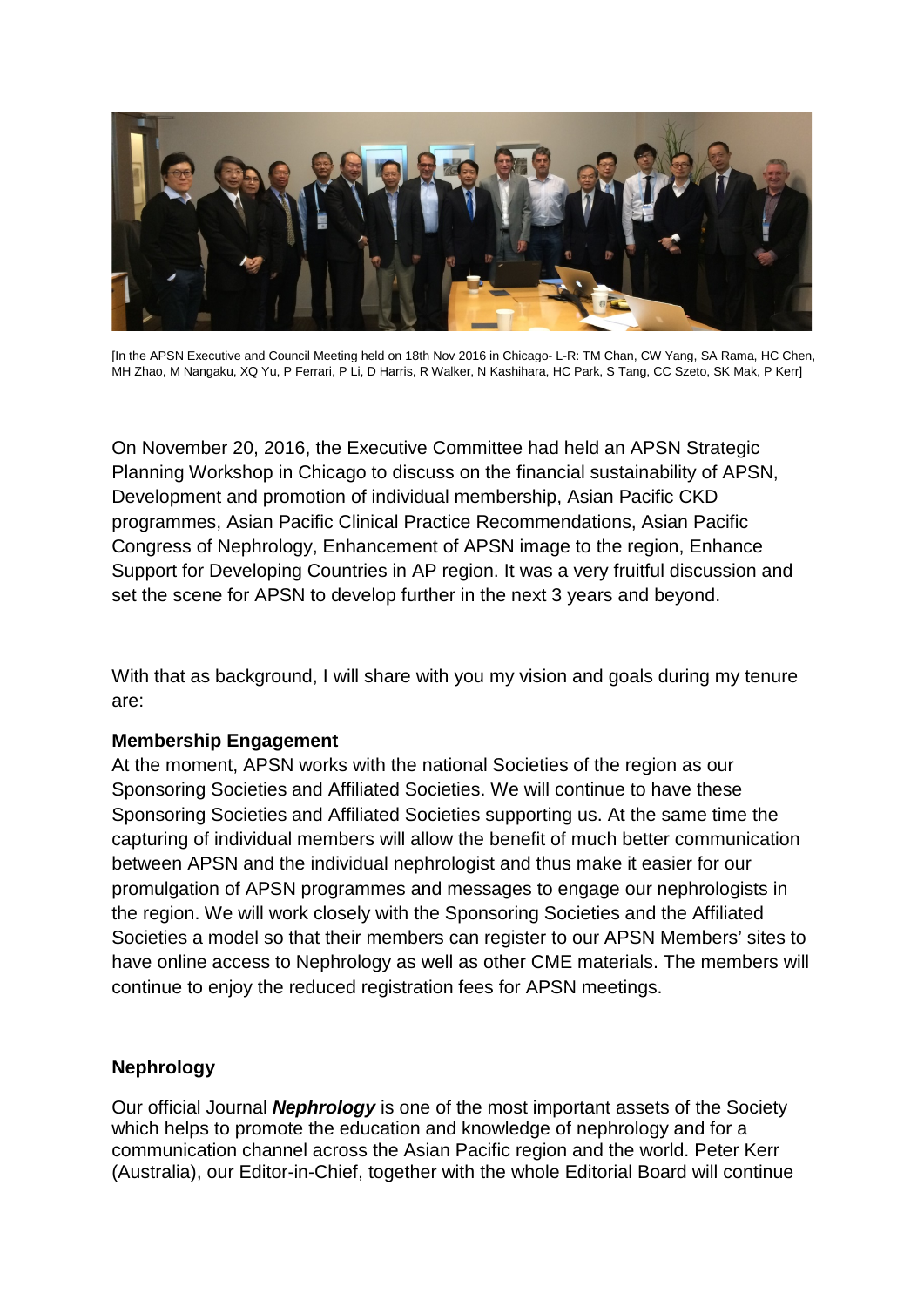to produce a high quality journal attracting clinical and basic research papers in renal medicine. There are now over 5,000 academic institutions around the world that purchased access to the latest content in *Nephrology* via Wiley, our Publisher.

## **Education Enhancement:**

Education is a fundamental aspect of the Society. Masaomi Nangaku (Japan), Chair of CME Committee has developed together with the National Societies on the CME programmes in the region. In 2016, there were 3 very successful CME programmes in June with the Japanese Society of Nephrology, in Sept during the APCN (Perth) and in Oct with the Chinese Society of Nephrology (CSN). These CME programmes were very well attended and at the same time had supported altogether more than 80 participants from Lower Income Countries (LIC) and the Lower Middle Income Countries (LMIC) through grants provided by APSN together with the local hosting Societies for joining these CME activities.

In 2017, plans have been made for CME Programmes co-hosted between APSN with the JSN on May 25th 2017, in Sendai. There will also be one co-hosted with CSN in early September. Hong Kong Society of Nephrology (HKSN) will be cohosting with APSN the CME meeting on 30<sup>th</sup> September 2017 in Hong Kong.

### **APSN Website**

The APSN website will provide updates on relevant developments in APSN as well as information about scientific meetings both organised or supported by APSN. Under the Webmaster Gerald Waters (New Zealand) we have provided education materials on our website. The latest one is the APCN presentations in Perth that are available for download and viewing.

A lot more can be done through our Web including Membership recruitment and management, online access to *Nephrology,* as well as communication and promotion strategies of APSN.

### **Asian Pacific Clinical Practice Recommendations**

CC Szeto (Hong Kong) will help the Society to form a group to study the current gaps in the clinical practice guidelines for the Asian Pacific region, notably in the good clinical practice despite resource limitations in the LIC and LMIC in the region. Some areas that would be explored include HD frequencies and management of nephropathies.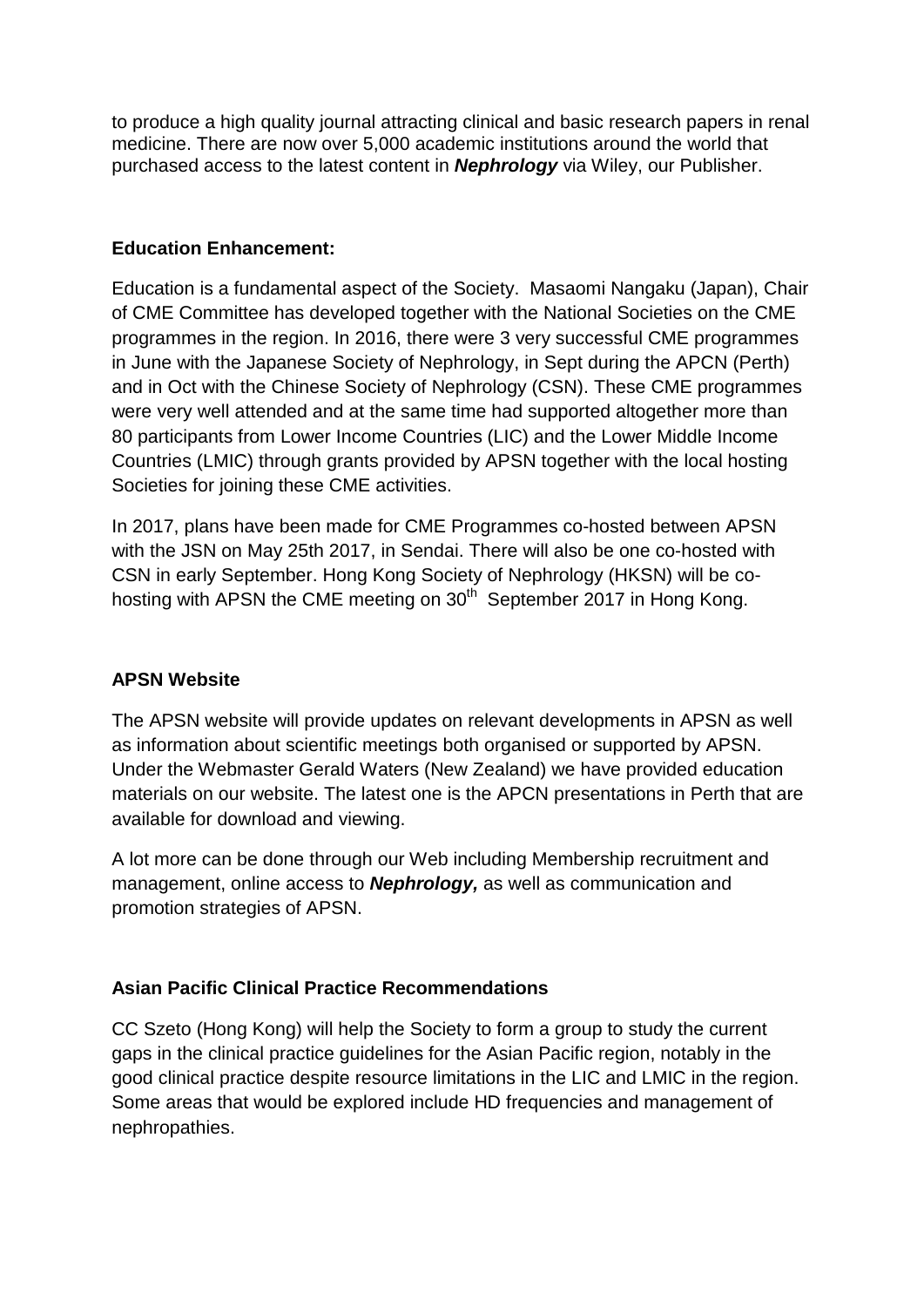#### **Asian Pacific CKD Programmes**

The initial ideas of setting up an Asian Pacific CKD Registry was deliberated in the APSN Strategic Planning Workshop and it was agreed that currently, this is not yet mature for APSN to take the lead on setting up this. However, APSN is still very keen to move forward to develop programmes for CKD management with a view to reduce the CKD burden in our region. One of the first steps is to have a more elaborate data on CKD in AP region. Sydney Tang (Hong Kong) together with David Harris and myself, will try to look for opportunities to collaborate with ISN Global Kidney Health Atlas in further studying more details how to help in managing CKD in AP region.

# **APCN 2018, Beijing, China, April 4 – 7, 2018**

APCN 2018 will be held in Beijing April  $4 - 7$ , 2018. CSN will organise together with APSN on this meeting expecting to be the APCN with potentially the biggest number of participants. Xueqing Yu is the chair of the local organising committee. CC Szeto and Rob Walker are the APSN Co-Chairs together with Fanfan Hou and Xiangmei Chen as CSN Co-Chairs of the Scientific Programme Committee.

### **WCN-APCN Melbourne April 9 -12, 2019.**

Peter Kerr is the Congress Local Organising Chair. This is an ISN-ANZSN-APSN Meeting. Of note is 2019 will also be the 40th anniversary for APCN (Inaugural Meeting of APCN was in Tokyo 1979), so there will be activities celebrating such a memorable event.

### **Future APCNs**

In the APSN Strategic Planning Workshop, it has been a consensus that APCN after 2019 will be an annual event. It will be a WCN-APCN event in the year that WCN comes to AP region. The others will be co-hosted by a local Nephrology Society partnering with APSN. This will help to enhance education in the region, in the light that AP region is the fastest growing region for care of CKD and ESRD patients. Also it will allow APCN to go to more countries, developing and developed alike.

**Partnership with ISN**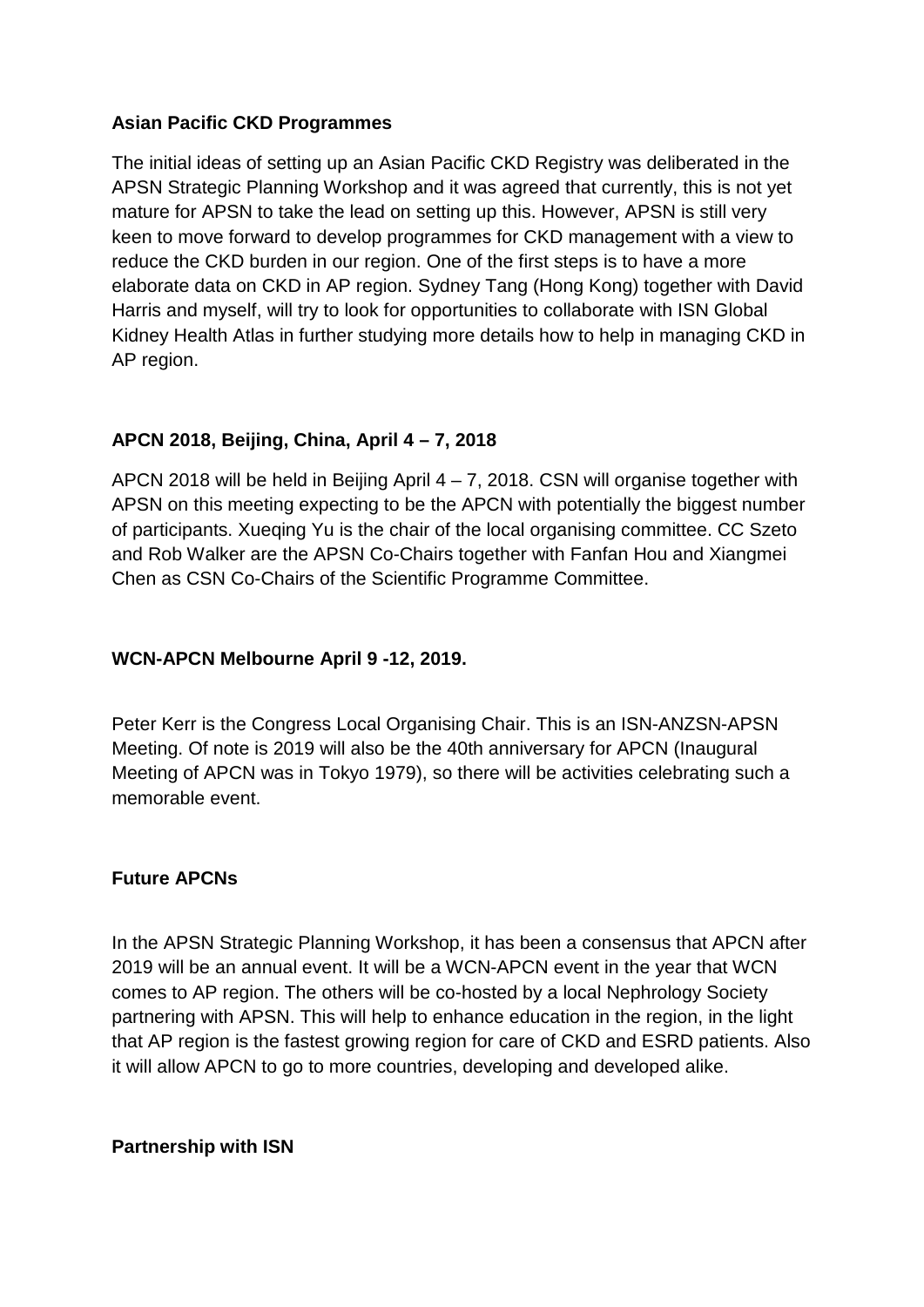APSN continue to have good partnership with ISN on the collaborative projects including the fellowships, sister centre initiatives, CME, educational ambassadors and the on-going support for the region including the 0 by 25 project. These APSN-ISN activities are very welcome by the nephrologists in the AP region and have trained up quite a large number of renal doctors. These are also major areas that APSN has put in a lot of financial and human resources for capacity building in the Asian Pacific region.

## **Research**

APSN will enhance our role in developing research in improving renal care in the region. Paolo Ferrari (Australia) and Vivek Jha (India) will start to look for partners that can collaborate more with APSN in this area. APSN can help to provide a platform to capitalise on the fasting growing resources in the region. Possible collaborators include Australian Kidney Trials Network and George Institute. APSN will encourage national and regional organisations and institutions for possible collaborations to enhance research.

### **Nurses**

APSN recognises the significant roles of renal nurses in the care of our kidney disease patients. The Asian Pacific Society of Nephrology is one of the supporting organizations of Asian Nephrology Nursing Symposium (ANNS) 2017 - 9th and 10th September 2017, Hong Kong

### **Financial**

APSN currently runs a very healthy financial status. Our major sources of income are from Sponsoring Societies supporting us and the region, our Journal *Nephrology* and the income generated from APCN.

The APSN Executive and Council are constantly looking into ways of revenue generation as well as wisely spending of the resources in supporting the region to provide a better care to our renal patients.

### **Promotion of APSN**

In the Strategic Planning Workshop in Chicago, it has been unanimously agreed that APSN should take advantage more of participation in International, regional and local meetings to promote further the activities of APSN: Individual membership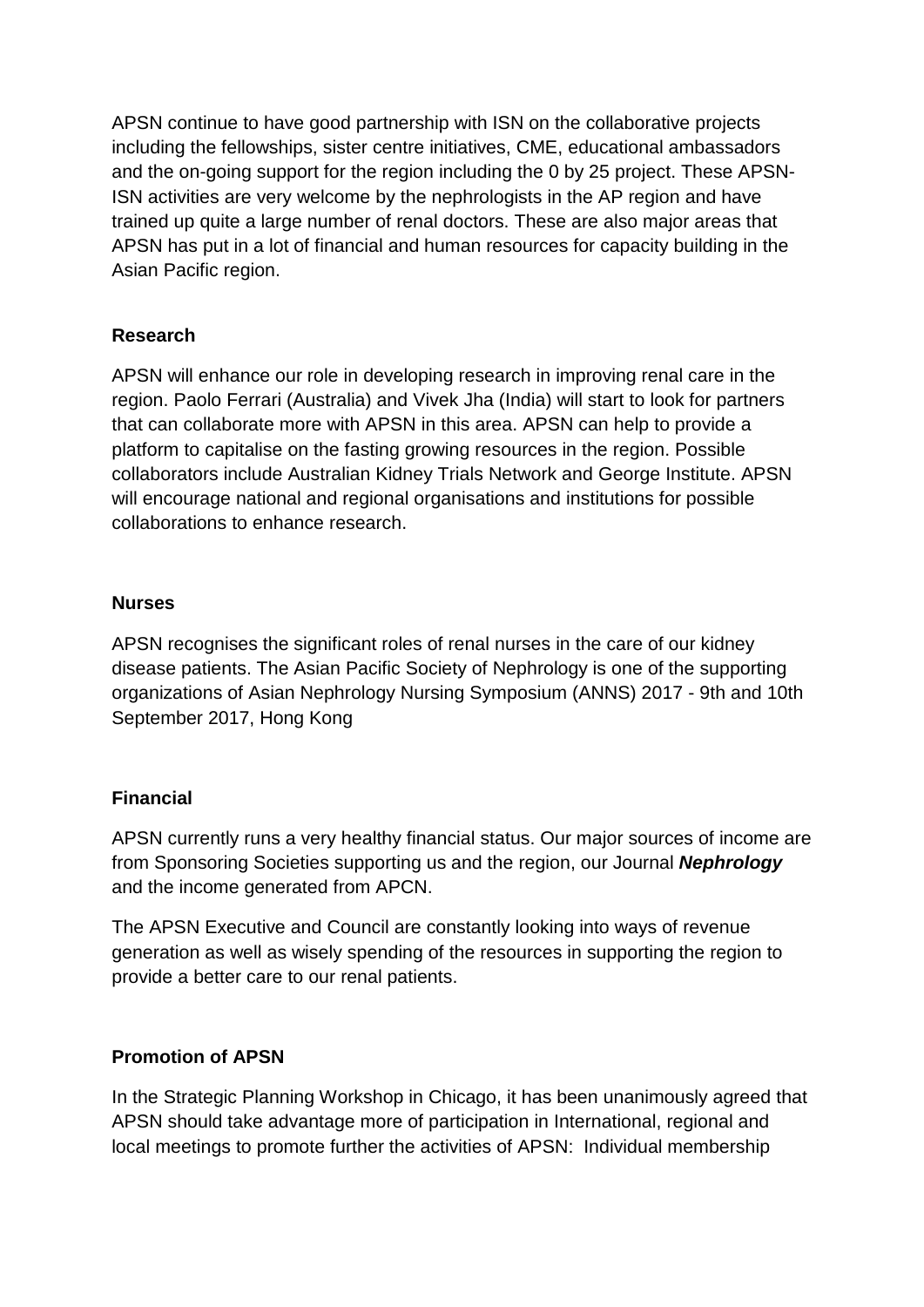recruitment, future APCN congresses, *Nephrology* Journal, APSN Fellowship and CME programmes.

Possible venues for such promotion activities in 2017 will be in the ISPD Asian Chapter Meeting in Guangzhou, China (Mar 22-25, 2017), World Congress of Nephrology 2017 in Mexico City, Mexico (April 21-25, 2017), Japanese Society of Nephrology Annual Meeting in Sendai, Japan (May 25-28, 2017), Chinese Society of Nephrology Annual Meeting (Sept, 2017), Hong Kong Society of Nephrology Annual Meeting in Hong Kong (Sept 30-Oct 1, 2017) and the 2<sup>nd</sup> International Congress of Chinese Nephrologists in Taipei, Taiwan (Dec 8-10, 2017)

Our APSN CME speakers and APSN fellows are good ambassadors for us and we should capitalise more on our CME programmes for promotion of APSN.

### **Secretariat Support to APSN**

In the light of increasing workload and the expanding programmes of the Society, APSN has started to have ICC, based in Hong Kong, to provide Secretariat support to the Society. This will allow APSN to run more efficiently and to better serve our members. They can be contacted at [apsn@icc.com.hk](mailto:apsn@icc.com.hk)

## **Presidential Activity**

In October, 2016, I attended the Chinese Society of Nephrology (CSN) meeting in Chongqing and gave an Opening Speech on behalf of APSN. The Meeting had nearly 10,000 delegates.



[P Li in the Opening Ceremony of CSN Meeting in Chongqing on 13th October, 2016]

I also attended, on behalf of APSN, the 2016 International Forum of Kidney Organizations in Chicago on 16<sup>th</sup> Nov, 2016 as co-facilitated by the American